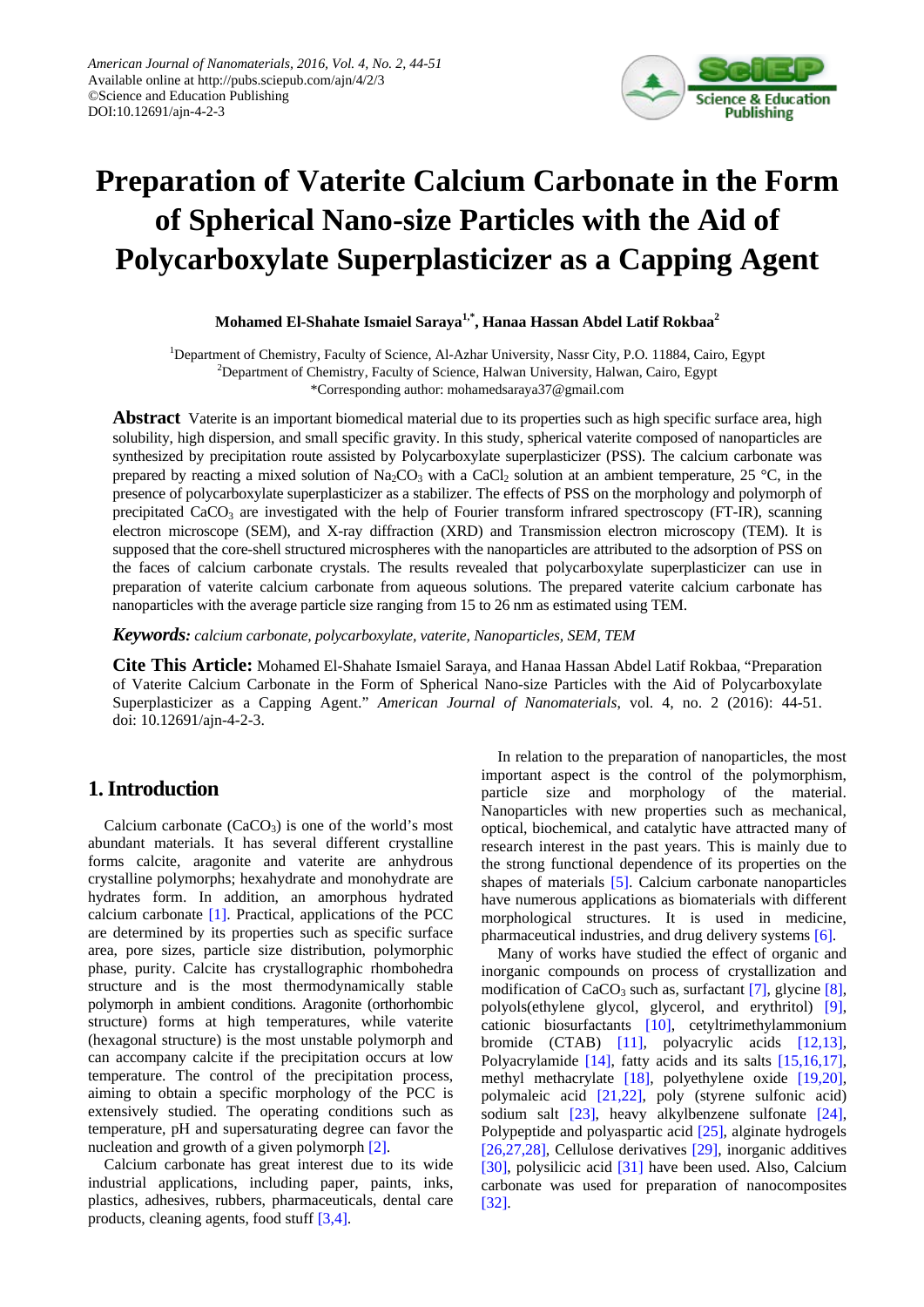There are different techniques used for the preparation of calcium carbonate nanoparticles such as the precipitation of homogeneous solutions [\[33\],](#page-6-24) water in- oil-in-water emulsions [\[34\],](#page-6-25) mechanochemical and sonochemical syntheses [\[35,36\],](#page-6-26) continuous gas-liquid membrane [\[37\],](#page-6-27) double injection [\[38\],](#page-6-28) precipitatio[n \[39\].](#page-6-29)

Polycarboxylate water-reducer is known as polycarboxylate superplasticizer. It is a kind of copolymer which molecular structures graft carboxylic acid. Its branched structure is considered as "comb" or "graft" which is formed by polyethylene oxide, and contained other functional groups as carboxylic and sulfonic groups [\[40\].](#page-6-30) In the present paper, we are aimed at synthesis spherical vaterite, Where Polycarboxylate-type superplasticizer was used as stabilizer and capping agent.

## **2. Experimental**

#### **2.1. Materials**

All chemicals are commercially available and analytical grade used without further purification. The raw materials used for synthesis were 95% CaCl<sub>2</sub> and 99% Na<sub>2</sub>CO<sub>3</sub>, were obtained from Al-Nasser Company for Chemicals Co. (Egypt) and polycarboxylate-type superplasticizer was obtained from the Egyptian British company for special chemicals,  $6<sup>th</sup>$  October City, Egypt. Appearance, Light brown viscous liquid; Density,  $1.18 \pm 0.02$  g/cm<sup>3</sup>; pH  $=6~8$ ; Solid content,  $40~\pm 1.5$ . Double distilled water was

used in all experiments. The [Figure 1](#page-1-0) is shown the chemical structure of polycarboxylate-type superplasticizer.

Infrared spectra of polycarboxylate are depicted in [Figure 2.](#page-1-1) The analysis result of spectra is as follows: an O-H of alcohol stretching, vibration bond at 3700–3300 cm<sup>-1</sup>; The signals at 2960 cm<sup>-1</sup> are attributed to -CH<sub>3</sub>- and  $-CH_2$ [-\[41\],](#page-6-31) pack of 1640 cm<sup>-1</sup> prove the existence of ester bond; The peaks at around  $1460 \text{ cm}^{-1}$  stands for -CH<sub>2</sub>-[\[41\],](#page-6-31) the signal at 1100  $cm^{-1}$  [\[42\],](#page-7-0) which proves that it contained the side chain of polyethylene glycol methyl ether in the molecular structure. Also, the signals at 1460 and 1354 cm<sup>-1</sup> are the characteristic absorptions of PEO group  $[43]$ , The peak at 946 cm<sup>-1</sup> could respectively be assigned to the this configuration and the transconfiguration of RCH=CHR′ group [\[44\],](#page-7-2) the bond 620  $cm^{-1}$  is C-S stretching vibration [\[45\].](#page-7-3)

<span id="page-1-0"></span>

**Figure 1.** Chemical structure of Polycarboxylate-type superplasticizer

<span id="page-1-1"></span>

**Figure 2.** FT-IR spectrum of Polycarboxylate-type superplasticizer

## **2.2. Preparation of the Samples**

Calcium carbonate precipitation experiments were carried out at 25°C, rapidly mixing, under constant and vigorous stirring (3000 RPM), equal volumes of 1.0 M  $Na_2CO_3$  (pH =11.2) reacts with 0.5M CaCl<sub>2</sub> (pH = 6.7) solutions in the presence of 2% polycarboxylate-type superplasticizer. The precipitated colloidal phase was filtered immediately and washed with acetone. Then the solid was dispersed in deionized water and filtered, this process repeated three times in order to rinse the particles. After the last time particles were dried in the microwave oven. The products were slightly ground for analysis [\[46\].](#page-7-4)

#### **2.3. Characterization techniques used**

The phases of calcium carbonate products were analyzed from the Fourier Transform Infrared (FT-IR) spectroscopy. Fourier transform Infrared (FT-IR) spectra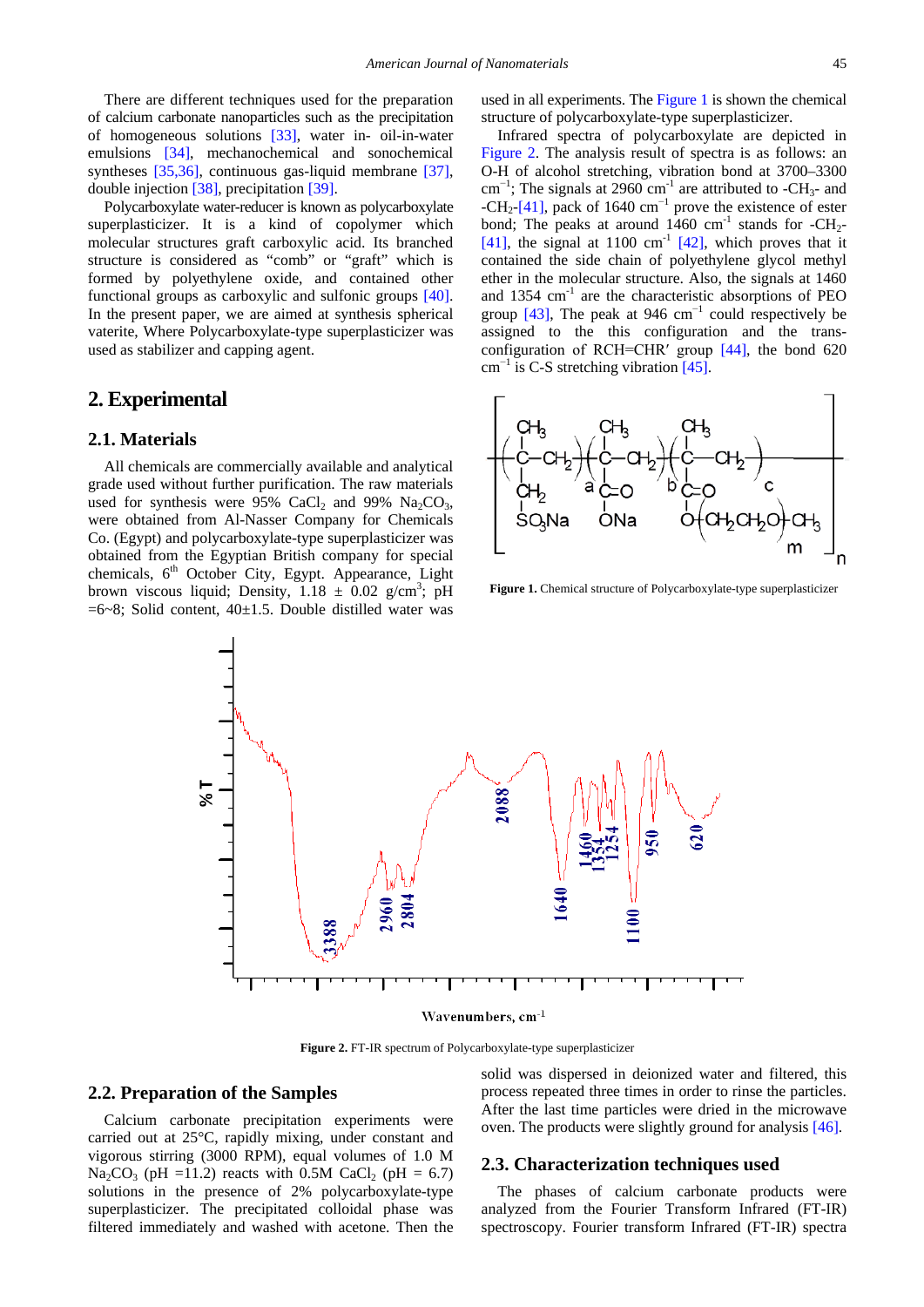were measured using a Perkin Elmer 880 FT IR spectrometer with the KBr pellet method. The sample was good ground and thoroughly mixed to homogenize them. The homogenized sample was mixed with dry KBr in 1:100 mass ratios and pellet were pressed at 5 Tons. The spectra of the sample pellets were recorded by using pure KBr pellet as the blank. The X-ray diffraction (XRD) studies were performed to study the crystalline phases of synthesized calcium carbonate products. The XRD spectra were recorded on (M/S. Shimadzu Instruments, Japan) diffractometer XRD 7000 with Ni filtered Cu Kα as a radiation source at 2 $\theta$  scan speed of 4∘ min<sup>-1</sup>, k = 0.1540562 nm. The samples were carefully ground to a fine powder and thoroughly mixed to homogenize them and their powder XRD spectra were recorded. The resulted XRD patterns were analyzed using X Powder 12 software with the aid of ICDD PDF 2 database. Morphologies of the products were observed with the help of JEOL JSM 6360 DLA, Japan, Scanning Electron Microscope (SEM) and Transmission Electron Microscope ((TEM; Hitachi, H-800).

The molar content  $%$ ) of CaCO<sub>3</sub> polymorphs can be calculated according to the intensity of the (221) plane of aragonite, the (104) plane of calcite and the (110) plane of vaterite [\[47\]:](#page-7-5)

For mixture composed of calcite, aragonite and vaterite:

$$
Xa = \frac{3.1571Ia^{221}}{Ic^{104} + 3.1571Ia^{221} + 7.691Iva^{110}}
$$
 (1)

$$
Xc = \frac{Ic^{104} \times Xa}{3.1571Ia^{221}}
$$
 (2)

$$
Xv = 1.0 - Xa - Xc \tag{3}
$$

<span id="page-2-0"></span>Where  $X_A$ ,  $X_V$  and  $X_C$  are the molar content (%) of aragonite, vaterite and calcite, respectively.  $I_A$ <sup>221</sup>,  $I_C$ <sup>104</sup> and  $I_V$ <sup>110</sup> are the XRD intensity of the (221), (104) and (110) plane of aragonite, calcite and vaterite, respectively.

## **3. Results**

#### **3.1. Results of FT-IR Analysis**

IR spectroscopy was convenient and useful to distinguish the different crystal phase of calcium carbonates, it was used to monitor effect of polycarboxylate - type superplasticizer on the crystallization of calcium carbonate. The molecular structure of calcium carbonates, containing two ions of calcium and carbonate, were simple and the vibration of carbonate ion in different calcium carbonate structures could be discriminated by IR spectra. The absorption bands of carbonate are divided into four areas:  $v_1$ (symmetric stretching) at 1080 cm<sup>-1</sup>;  $v_2$  at (out of- plane bending) 870 cm<sup>-1</sup>; at  $v_3$  (doubly degenerates planar asymmetric stretching) 1400 cm<sup>-1</sup> and  $v_4$  (doubly degenerate planar bending) at  $700 \text{ cm}^{-1}$  [\[30,39\].](#page-6-21) The FTIR spectra of PCC products in the absence (a) and in the presence (b) of polycarboxylate are illustrated in [Figure 3.](#page-2-0) For the sample without polycarboxylate (a) has bands centered at 712, 873 and  $2522 \text{ cm}^{-1}$  reveal the presence of calcite. While in the present of polycarboxylate (b) appears new bands centered at  $1085 \text{ cm}^{-1}$ ,  $878 \text{ cm}^{-1}$ , and 745 cm<sup>-1</sup> and a split peak at 1440 and 1490 cm<sup>-1</sup> in vaterite [\[48\].](#page-7-6) Also, IR spectrum of sample (b) showed strong peaks at 3396, 2956 and 2916 cm<sup>-1</sup> corresponding to OH, C–H and C–C vibrations respectively as indicated the presence of organic material [\[17\].](#page-6-32) These values compare with published IR data, produced by FT-IR of KBr pellets of 1420 cm<sup>-1</sup> (v3), 876 cm<sup>-1</sup> (v<sub>2</sub>), and 714 cm<sup>-1</sup> (v<sub>4</sub>) for calcite and 1090 cm<sup>-1</sup> (v<sub>1</sub>), 878/850 cm<sup>-1</sup> (v<sub>2</sub>), and 747/741 cm<sup>-1</sup> ( $v_4$ ) for vaterite [\[49\].](#page-7-7) Diagnostic peaks were therefore 712  $\text{cm}^{-1}$  for calcite, and 747 and 1085  $\text{cm}^{-1}$  for vaterite. Therefore, according to these results, it can be concluded that the dominant phase of all the PCC products in the presence of polycarboxylate superplasticizer is vaterite.



**Figure 3.** FTIR spectrum of CaCO<sub>3</sub> in absence of polycarboxylate (a) and in presence of polycarboxylate(b)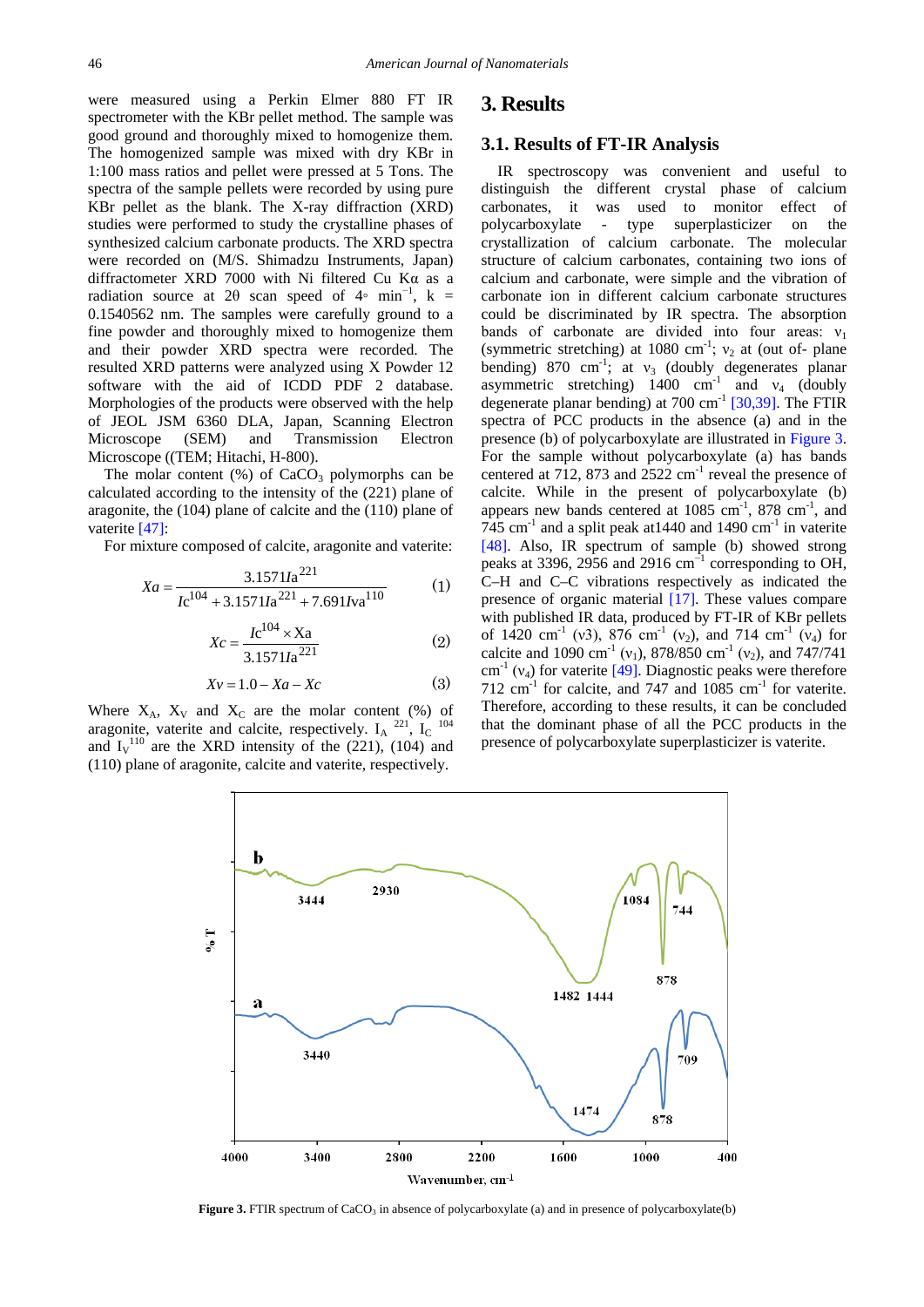#### **3.2. Results of XRD Analysis**

X- ray diffraction was used to identify the crystalline phase of the prepared samples and the results are presented in [Figure 4.](#page-3-0) XRD spectra of all samples of crystals obtained in the absence and presence of polycarboxylate - type superplasticizer are shown peaks characteristic of CaCO<sub>3</sub>. The XRD peaks located at  $2\theta$ values of 29.4, 36.0, 39.4, 43.1, 47.4 and 48.5, which can be assigned to be due to those of calcite, were obtained in the absence of polycarboxylate - type superplasticizer (JCPDS 01-072-1937). In the presence of polycarboxylate - type superplasticizer the existence of calcite and vaterite (JCPDS 01-072-1937 and 00-033-0268) was demonstrated by XRD [\(Figure 4\)](#page-3-0). The main characteristic peaks of vaterite at 2θ of 24.92°, 26.99° and 32.78° correspond to the (110), (112) and (114) crystallographic planes,

respectively [\[50\],](#page-7-8) with no aragonite is detected. The relative contents of a different crystalline form in calcium carbonate were measured by XRD, were 91.9% calcite and 8.04% vaterite for sample prepared without PSS, white for sample prepared with PSS 10, 6% calcite and 89.4 % vaterite. It can be seen that, in the presence of polycarboxylate - type superplasticizer, vaterite and calcite polymorphs occur, while in the absence of polycarboxylate - type superplasticizer, calcite is almost the only crystal form. This is mainly due to the polymer implying the inhibition of crystallization and a reduction of crystallinity. Thus, PSS in the concentration up to 2 % in this system leads to the vaterite structure which remains stable for prolonged time [\[51\].](#page-7-9) The above results indicate that PSS favors the formation of vaterite, which agrees with the results obtained in the fast-reaction crystallization experiment carried out at ambient temperature [\[52,53\].](#page-7-10)

<span id="page-3-0"></span>

<span id="page-3-1"></span>**Figure 4.** XRD patterns of calcium carbonate samples prepared without (a) and with (b) PSS., □ calcite, ● vaterite



**Figure 5.** SEM images of CaCO3 samples (**a, b**) calcite particles prepared without PSS and (**c, d**) vaterite particles prepared with PSS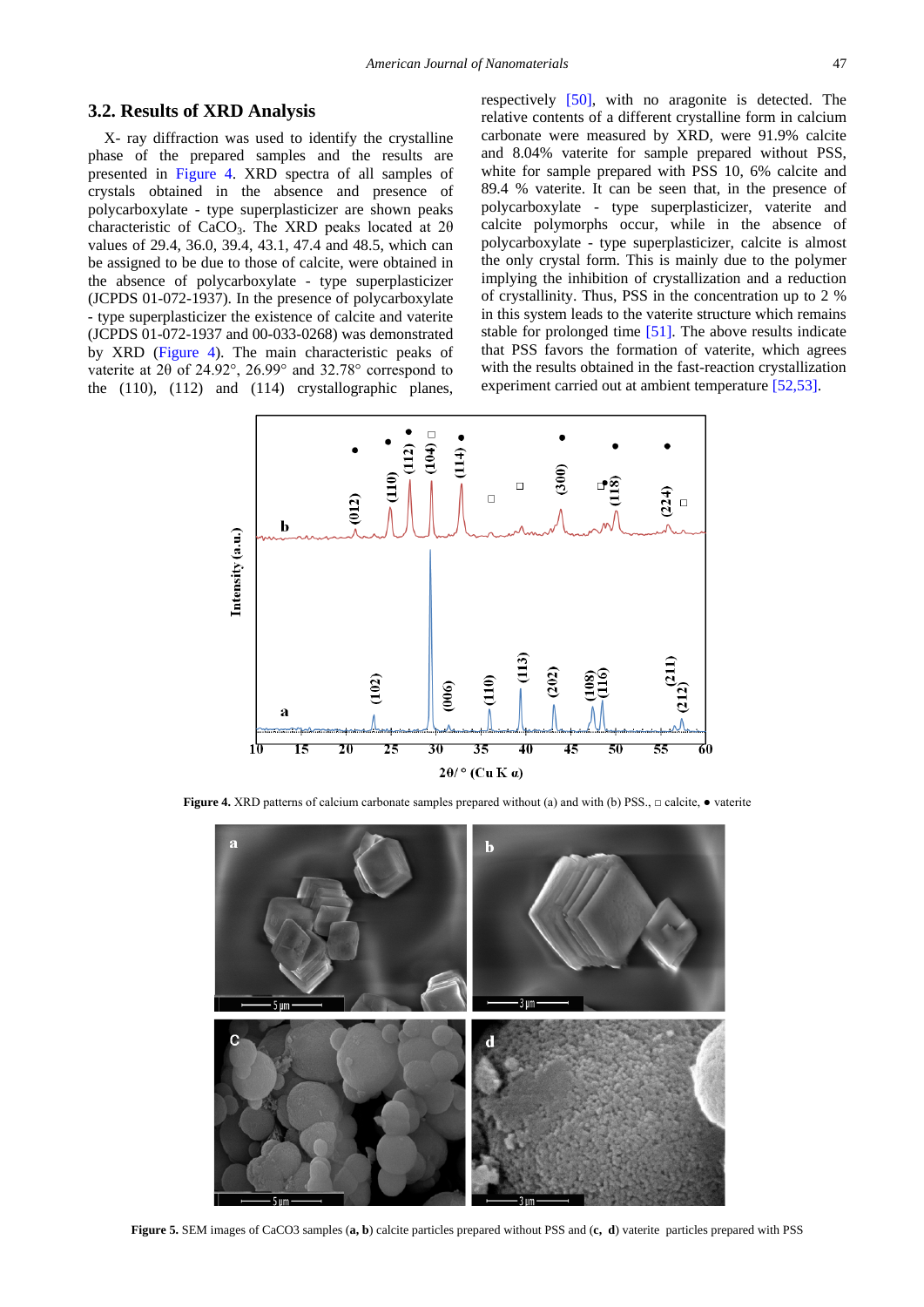#### **3.3. Results of SEM and TEM analysis**

[Figure 5](#page-3-1) shows that  $CaCO<sub>3</sub>$  were synthesized in the presence and absence of PSS. [Figure 5](#page-3-1) (a, b) indicates the morphology of  $CaCO<sub>3</sub>$  crystal prepared by adding PSS. The results exhibit that in the absence of the PSS system, CaCO<sub>3</sub> only formed common very crystalline, cubic crystal calcite crystal structure. On the other hand The PSS as modifier has an effect on crystal growth as shown in [Figure 5](#page-3-1) (c, d), the spherical morphology of final vaterite calcium carbonate are formed. These particles are in nanoscale with the average particle size ranging from 15 to 26 nm as estimated using TEM. The vaterite particles have been aggregated during preparation.

TEM was also used to study the calcium carbonate crystal particles. [Figure 6](#page-4-0) (a) and [Figure 6](#page-4-0) (b) shows the TEM image of prepared calcium carbonate in the presence of PSS that reveal a spherical shape of calcium carbonate vaterite polymorphs. The nano crystal particles synthesized in the presence of PSS with individual particles measuring 15–26 nm, in addition, the shape of the particles is clear, and the difference in the particle size. PSS has been reported to strongly effect on the size and morphology of calcium carbonate nanoparticles during synthesis.

<span id="page-4-0"></span>

**Figure 6.** TEM Micrographs of CaCO3 formed in the presence of PSS

## **4. Discussion**

The calcite, vaterite, and aragonite are different in their crystallographic characteristics. But they composed of calcium ions and carbonate ions. Their difference lies in the ions location in the crystals, which is formed during the crystallization. In a normal condition three phases to form, three types of crystals grow simultaneously. The component of products is determined by their activity. With change of external condition, the balance of competition would change, resulting in an increase of one phase and a decrease of another phase. The growth of calcite is largely dependent on the strength of a solution, while it has less dependence on the solution velocity and ionic strength [\[54\].](#page-7-11) The vaterite grows as aggregated particles of small vaterite particles. The aggregation is mainly dependent on the density of vaterite nuclei, which is determined by the supersaturation as well as the transformation of vaterite to calcite and aragonite. The aragonite grows through an oriented attachment of small aragonite particles [\[55\].](#page-7-12) Vaterite has a different crystalline shape such as hexagonal and mono-crystalline plates, although it is rarely obtained in solution. Also, Vaterite can precipitate from solution as spherical particles spontaneously. However the mechanism of spherical particle growth is not fully recognized and is even quite often returned to be the result of nano-aggregation of precursor crystals.

Since vaterite is lowest dense phase and its nucleation rate is faster than that of calcite. But the vaterite nuclei are not thermodynamically stable that dissolving in the solution to precipitate as calcite. However, at high

supersaturation, the dissolution of vaterite decreases and leads to the formation of metastable spherical particles of aggregates vaterite [\[56\].](#page-7-13) So, the direct mixing experiment with high supersaturation leads to massive formation of spherical vaterite. The massive formation of vaterite is also related to the short time of reaction because aging helps the transformation of vaterite to calcite.

Based on the Ostwald's phase rule, the least stable ACC is nucleated first and then it transforms to the most stable calcite through intermediate vaterite during the synthesis of PCC [\[2\].](#page-6-1) The transformation of ACC to vaterite takes place by rapid dehydration of ACC to reorganize the poorly ordered structure of ACC [\[57\].](#page-7-14) Kinetic studies of PCC formation given in the literature reveal that the transformation of vaterite to calcite occurs through dissolution of vaterite followed by recrystallization to achieve calcite structure [\[57,58,59\].](#page-7-14) The dissolution of vaterite is mainly controlled by the diffusion rate of  $Ca^{2+}$  and  $CO_3^{-2}$  ions in the solution [\[58\].](#page-7-15) The formation of calcite from vaterite is favored by slow diffusion rates and low concentrations of  $Ca^{2+}$  and  $CO_3^{-2}$  ions [\[58\].](#page-7-15) Also, the reaction temperature affects the formation of vaterite. The best temperature to stabilize vaterite is 40 $\degree$ C and the amount of vaterite has been decreased with increasing temperature. This may be due to the increase of dissolution of vaterite with the increasing temperature.

The polycarboxylate - type superplasticizer is an amphiphilic copolymer that can form micelles in aqueous solution, this micelle is dynamically stable in aqueous solution. The micelles concentrate with PSS hydrophobic cores and hydrophilic side chain shells in solutions. It is speculated that block copolymer based micelles work as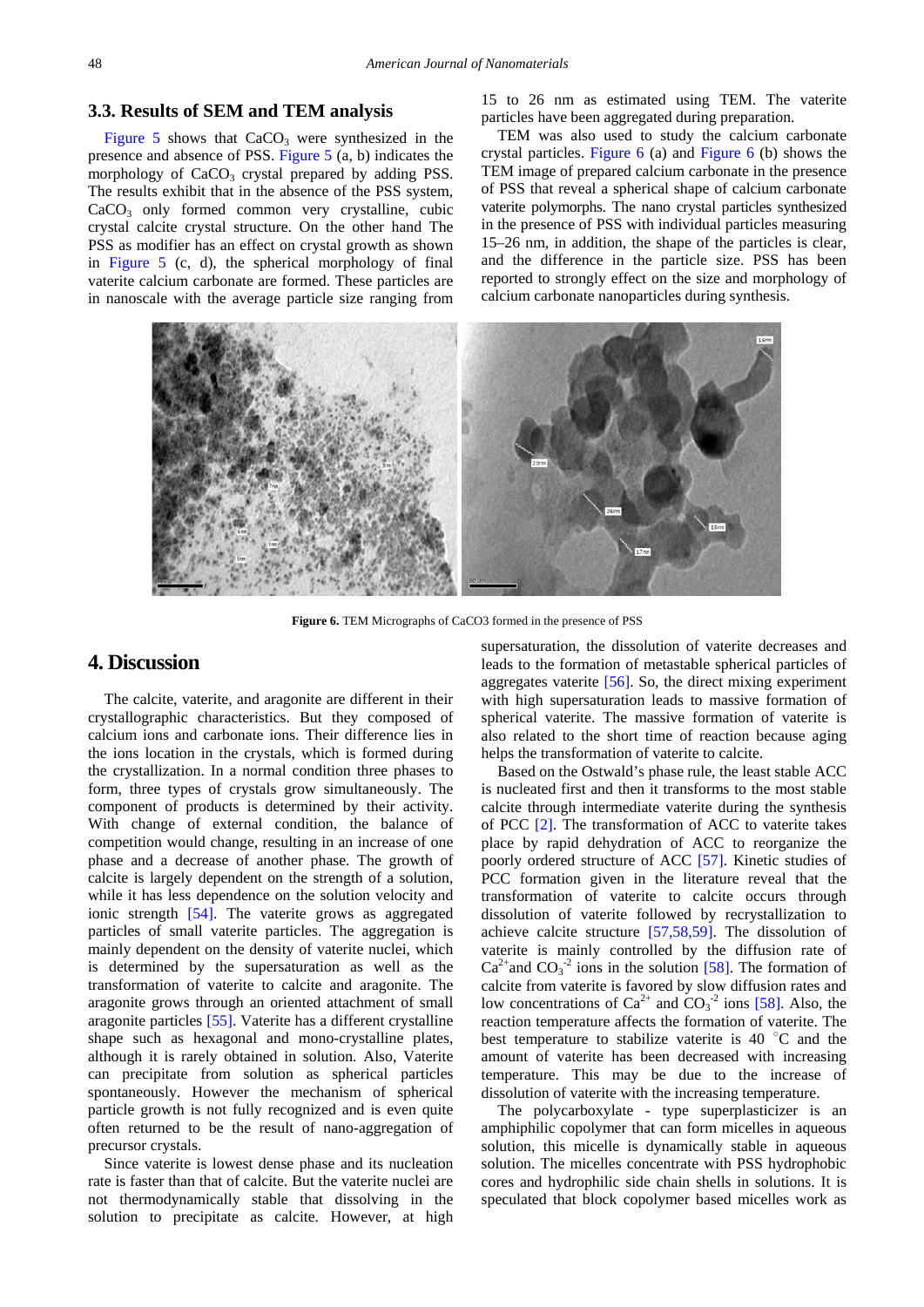"pseudonuclei" for the formation of calcium carbonate nano-crystals nuclei.

The influence of organic additives on the nucleation and crystal growth rates and its polymorphic forms, morphology, and particle size was thought to be caused by a decrease in the  $Ca^{2+}$  ion concentrations because of their reaction with carboxyl containing groups. Also, to be the adsorption of polymer on the different faces of  $CaCO<sub>3</sub>$ crystals, and the differences in the strength of this adsorption because of the composition of polymers i.e. The number and nature of functional groups, including polar ones, and the molecular weight, determine the final polymorphic form of the calcium carbonate precipitate [\[60,61\].](#page-7-16)

In general, there are existing a thermodynamic/kinetic balance between calcite and metastable vaterite that can controlled by organic additives. It is well known that metastable vaterite could transform readily and irreversibly into stable calcite form through a solventmediated process [\[62\].](#page-7-17) The stable vaterite particles can be produced in the presence of – COO −- functionalized which can stabilize the vaterite surfaces. The surface density of –COO − functional group of the organic additive is important to control  $CaCO<sub>3</sub>$  morphologies and polymorphs. The formation of vaterite crystal becomes favorable to increase the density of -COO- groups, due to increasing the electrostatic interaction between the carboxylic group and the  $Ca^{2+}$ . Also, the position of the carboxylate group in the polymers plays an important role in their ability to bind  $CaCO<sub>3</sub>$  clusters. The paralleloriented carboxylate groups are important for the binding to  $CaCO<sub>3</sub>$  clusters  $[63,64]$ .

According to Colfen's results [\[65\],](#page-7-19) the side chains of polymer are not expected to exhibit any affinity for  $CaCO<sub>3</sub>$  and have the potential to control the degree of surface activity. The side chains may disperse and stabilize the inorganic particles. The carboxylate groups of PSS polymer can be expected to interact with crystallized CaCO<sub>3</sub> through electrostatic interaction. The  $(0\ 0\ 1)$ ,  $(1\ 0\ 1)$ , and (1 1 0) planes of vaterite are positively charged and contain exposed  $Ca^{2+}$ ; thus, the carboxylate groups of PSS polymer can absorb on these planes [\[66\].](#page-7-20) The vaterite surface can be stabilized by the carboxylate groups of polymers that block the transformation of vaterite to calcite that might account for the kinetic promotion of the metastable polymorph owing to the interaction between  $Ca<sup>2+</sup>$  and the carboxylate groups.

There are many studies have shown that the effect of organic additive on the stabilization of the vaterite polymorph. Jada et al. have suggested that the amount of each crystalline species, vaterite or calcite, is a function of the concentration and molecular weight of polyacrylate when  $CaCO<sub>3</sub>$  precipitation occurs [\[67\].](#page-7-21) Ouhenia et al., also reported that the crystallization of vaterite is favored in the presence of polyacrylic acid up to 50 ◦C [\[68\].](#page-7-22) Song has been shown that, the  $CaCO<sub>3</sub>$  films obtained on the surface of chitosan films, mainy consisted of vaterite, in the presence of high concentration of polyacrylic acid, which suggests the presence of PAA plays an overwhelming part in stabilizing the vaterite [\[69\].](#page-7-23)

<span id="page-5-0"></span>

**Figure 7.** Shown the Schematic illustration of phase transformation process of the vaterite nanoparticles with PSS

The – COO − functionalized additive in our case PSS was effectively adsorbed on the surface of the vaterite particles, which causes the stabilization of vaterite and the crystalline dissolution and recrystallization could have been inhibited with PSS segment. The carbonyl groups could interact with  $Ca^{2+}$  ions through coordination effect and form pss/Ca<sup>2+</sup> chelate. While the  $CO_3^2$ <sup>-</sup> ions encounter with the  $\text{PSS}/\text{Ca}^{2+}$  chelate, the  $\text{Ca}^{2+}$  ions, on the one hand, act as the nucleating sites, on the other hand, take part in the nucleation of ACC. In the presence of pss the  $Ca^{2+}$ ions is chelated by PSS and form the  $PSS/Ca^{2+}$  chelate. The  $CO_3^2$  ions capture the  $Ca^{2+}$  ions and induce the formation of ACC particles, as soon as they meet with the  $PSS/Ca^{2+}$  chelate. The ACC particles transform into metastable vaterite instantly, which is negatively charged on (001) planes. With the aging time prolongs, the PSS

molecules rearrange on the surfaces of vaterite particles and modulate the formation of lenticular aggregates through hydrogen bonding effect, as shown in [Figure 7.](#page-5-0)

# **5. Conclusion**

Vaterite microspheres are synthesized by a precipitation route assisted by PSS. The vaterite crystal phase of calcium carbonate is stabilized by PSS. The crystal growth process of vaterite microspheres is supposed that the nanoparticles formed and aggregated to microsphere assisted by PSS. As a result of adsorption of PSS on the surface of the vaterite particles, which causes the stabilization of vaterite and the crystalline dissolution and recrystallization could have been inhibited with PSS segment.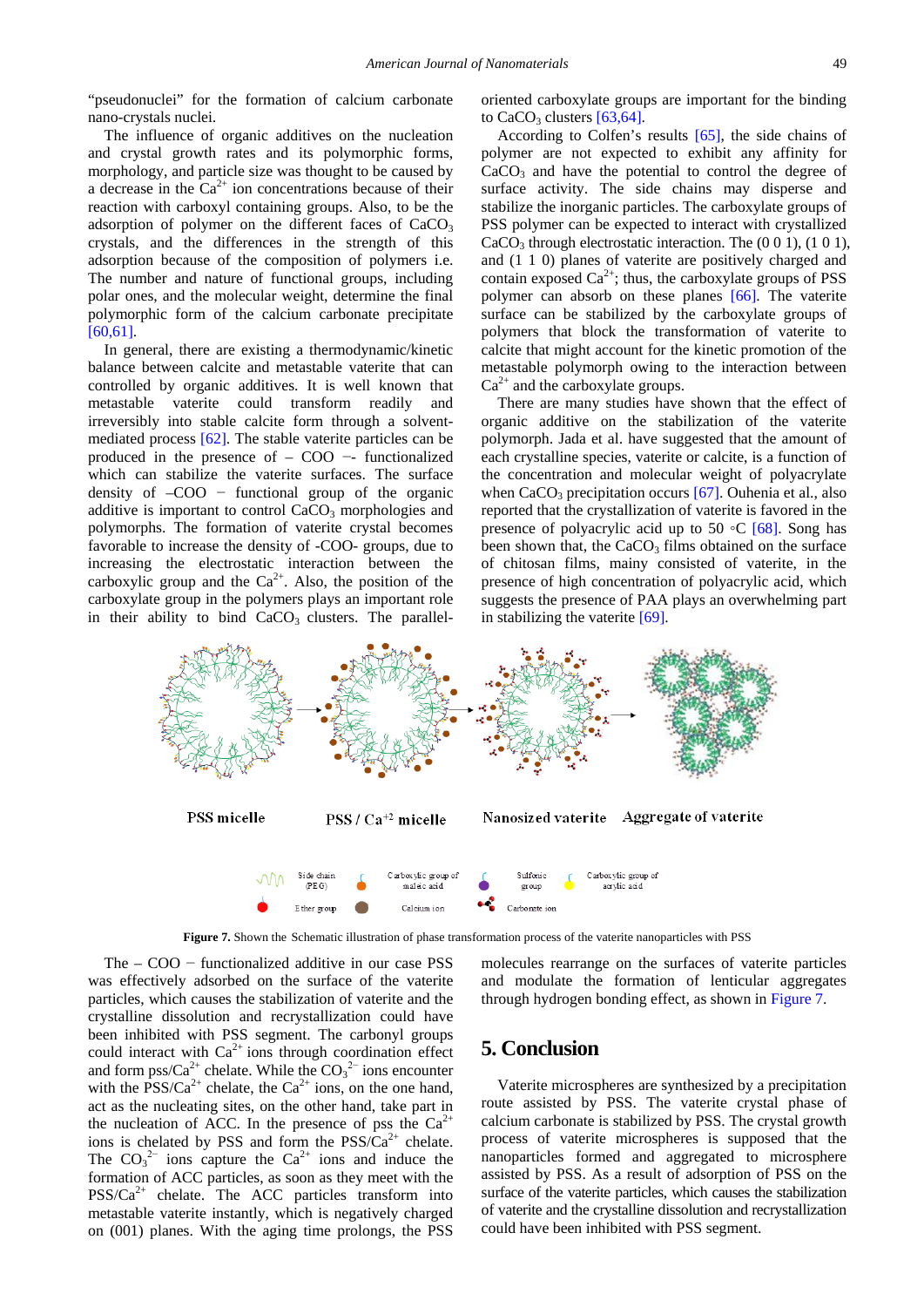## **References**

- <span id="page-6-0"></span>[1] J.H. Bang, Y.N. Jang, K.S. Song, C.W. Jeon, W. Kim, M.G. Lee, S.J. Park, Effects of sodium lauryl sulfate on crystal structure of calcite formed from mixed solutions, Journal of Colloid Interface Science 356 (2011) 311.
- <span id="page-6-1"></span>[2] I. Udrea, C. Capat, E.A. Olaru, R. Isopescu, M. Mihai, C.D. Mateescu, C. Bradu, Vaterite synthesis via gas–liquid route under controlled pH, conditions, Industrial and Engineering Chemistry Research 51 (2012) 8185-8193.
- <span id="page-6-2"></span>[3] S. Yamanaka, N. Ito, K. Akiyama, A. Shimosaka, Y. Shirakawa, J. Hidaka, Heterogeneous nucleation and growth mechanism on hydrophilic and hydrophobic surface, Advanced Powder Technology 23 (2012) 268-272.
- [4] G.J. Price, M.F. Mahon, J. Shannon, C. Cooper, Composition of calcium carbonate polymorphs precipitated using ultrasound, Crystal Growth and Design 11 (2011) 39-44.
- <span id="page-6-3"></span>[5] H. Wang, W. Huang, Y. Han, Diffusion-reaction compromises the polymorphs of precipitated calcium carbonate, Particuology 11 (2013) 301-308.
- <span id="page-6-4"></span>[6] Y. Fukui, K. Fujimoto, Bio-inspired nanoreactor based on miniemulsion system to create organic-inorganic hybrid nanoparticle and nanofilm, Journal of Material Chemistry 22(2012) 3493-3499.
- <span id="page-6-5"></span>[7] Y. Zhao, W. Du, L. Sun, L. Yu, J. Jiao, R. Wang, Facile synthesis of calcium carbonate with an absolutely pure crystal form using 1 butyl-3-methylimidazolium dodecyl sulfate as the modifier, Colloid and Polymer Science 291(2013) 2191-2202.
- <span id="page-6-6"></span>[8] Y. Lai, L. Chen, W. Bao, Y. Ren,, Y. Gao,, Y. Yin,, Y. Zhao, Glycine-Mediated, Selective Preparation of Monodisperse Spherical Vaterite Calcium Carbonate in Various Reaction Systems, Crystal Growth & Design, 15(3)(2015) 1194-1200.
- <span id="page-6-7"></span>[9] D. B. Trushina, T. V. Bukreeva, M. N. Antipina, Size-Controlled Synthesis of Vaterite Calcium Carbonate by the Mixing Method: Aiming for Nanosized Particles, Crystal Growth & Design, 16(3) (2016) 1311-1319.
- <span id="page-6-8"></span>[10] A. Islam, S. H. Teo, M. A. Rahman, Y. H Taufiq-Yap, Seeded Growth Route to Noble Calcium Carbonate Nanocrystal, PloS one, 10(12)(2015)0144805.
- <span id="page-6-9"></span>[11] R. Na, H. B. Atchudan, I. W. Cheong, J. Joo, Facile Synthesis of Monodispersed Cubic and Spherical Calcite Nanoparticles in the Presence of Cetyltrimethylammonium Bromide, Journal of nanoscience and nanotechnology, 15(4)(2015) 2702-2714.
- <span id="page-6-10"></span>[12] K., Hiyama, T., Nagai, A., K. Yamashita, Controlled calcite nucleation on polarized calcite single crystal substrates in the presence of polyacrylic acid, Journal of Crystal Growth, 415(2015).7-14.
- [13] B.P. Bastakoti, S. Guragain, Y. Yokoyama, S. I. Yusa, K. Nakashima, Synthesis of hollow CaCO<sub>3</sub> nanospheres templated by micelles of poly(styrene-b-acrylic acid-b-ethylene glycol) in aqueous solutions, Langmuir 27 (2011) 379-384.
- <span id="page-6-11"></span>[14] T. J. Lee, S. J. Hong,, J. Y. Park,, H. J. Kim, Effects of Anionic Polyacrylamide on Carbonation for the Crystallization of Precipitated Calcium Carbonate, Crystal Growth & Design, 15(4), (2015).1652-1657.
- <span id="page-6-12"></span>[15] S. El-Sherbiny, S. M. El-Sheikh, A. Barhoum, Preparation and modification of nano calcium carbonate filler from waste marble dust and commercial limestone for papermaking wet end application, Powder Technology, 279 (2015) 290-300.
- [16] J. Jiang, D. Xu, Y. Zhang, S. Zhu, X. Gan, J. Liu, From nanocubic particle to micro-spindle aggregation: The control of long chain fatty acid on the morphology of calcium carbonate, Powder Technology, 270 (2015). 387-392.
- <span id="page-6-32"></span>[17] H.V. Tran, L.D. Tran, H.D. Vu, H. Thai, Facile surface modification of nanoprecipitated calcium carbonate by adsorption of sodium stearate in aqueous solution, Colloids and Surfaces A: Physicochemical and Engineering Aspects 366 (2010) 95-103.
- <span id="page-6-13"></span>[18] K. Fuchigami, Y. Taguchi, M. Tanaka, Synthesis of calcium carbonate vaterite crystals and their effect on stabilization of suspension polymerization of MMA, Advanced Powder Technology 20(2009) 74-79.
- <span id="page-6-14"></span>[19] E. Y. Zeynep, D. Antoine, C. Brice, B. Frank, J. Christine, Double hydrophilic polyphosphoester containing copolymers as efficient templating agents for calcium carbonate microparticles, Journal of Materials Chemistry B, 3(36)(2015) 7227-7236.
- [20] X.D. Yang, G.Y. Xu, Y.J. Chen, F. Wang, H.Z. Mao, W.P. Sui, Y. Bai, H.J. Gong, CaCO<sub>3</sub> crystallization control by poly(ethylene

oxide)–poly(propylene oxide)–poly(ethylene oxide) triblock copolymer and O-(hydroxy isopropyl) chitosan, Journal of Crystal Growth 311 (2009) 4558-4569.

- <span id="page-6-15"></span>[21] M. Euvrard, A. Martinod, A. Neville, Effects of carboxylic polyelectrolytes on the growth of calcium carbonate, Journal of Crystal Growth 317 (2011) 70-78.
- [22] R.A., Akbour, K. Jradi, A. Jada, Crystalline Structure, Shape and Size Modifications of CaCO<sub>3</sub> Particles by Polyelectrolytes, Journal of Colloid Science and Biotechnology, 3(1) (2014) 38-45.
- <span id="page-6-16"></span>[23] M. Yang, X. Jin, Q. Huang, Facile synthesis of vaterite core-shell microspheres, Colloids and Surfaces A: Physicochemical and Engineering Aspects 374 (2011) 102-107.
- <span id="page-6-17"></span>[24] Z. Chen, S. Xiao, F. Chen, D. Chen, J. Fang, M. Zhao, Calcium carbonate phase transformations during the carbonation reaction of calcium heavy alkylbenzene sulfonate over based nano detergents preparation, Journal of colloid and interface science 359 (2011). 56-67.
- <span id="page-6-18"></span>[25] J. Ihli, Y.Y. Kim, E.H. Noel, F.C. Meldrum, The effect of additives on amorphous calcium carbonate (acc): janus behavior in solution and the solid state, Advanced Functional Materials, 23(2013) 1575-1585.
- <span id="page-6-19"></span>[26] T. Wang, B.X. Leng, R.C. Che, Z.Z. Shao, Biomimetic synthesis of multilayered aragonite aggregates using alginate as crystal growth modifier, Langmuir 26(2010) 13385-13392.
- [27] A. Rao, P. Vásquez-Quitral, M. S. Fernández, J. K. Berg, M. Sánchez, M. Drechsler, H. Cölfen, pH-dependent schemes of calcium carbonate formation in the presence of alginates, Crystal Growth & Design, 16(3)(2016). 1349-1359.
- [28] M.Ø.Olderøy, M. Xie, B. L. Strand, K. I. Draget, P. Sikorski, J. P. Andreassen, Polymorph switching in the calcium carbonate system by well-defined alginate oligomers, Crystal Growth and Design 11(2011) 520-529.
- <span id="page-6-20"></span>[29] S. Kirboga, M. Öner, Application of experimental design for the precipitation of calcium carbonate in the presence of biopolymer, Powder Technology, 249 (2013) 95-104.
- <span id="page-6-21"></span>[30] Z. Zhang, Y. Xie, X. Xu, H. Pan, R. Tang, Transformation of amorphous calcium carbonate into aragonite, Journal of Crystal Growth 343(2012) 62-67.
- <span id="page-6-22"></span>[31] S. Bai, G. Naren, M. Nakano, Y. Okaue, T. Yokoyama, Effect of polysilicic acid on the precipitation of calcium carbonate, Colloids and Surfaces A: Physicochemical and Engineering Aspects, 445 (2014)54-58.
- <span id="page-6-23"></span>[32] W. Ye, L. Zhang, G. Feng, J.Ye, C. Li, Preparation of Calcium Carbonate and Methyl Methacrylate Nanoparticles by Seeded-Dispersion Polymerization for High Performance Polyvinyl Chloride Nanocomposites, Industrial & Engineering Chemistry Research, 54(30) (2015) 7459-7464.
- <span id="page-6-24"></span>[33] G. X.Wu, J. Ding, J.M. Xue, Synthesis of calcium carbonate capsules in water-in-oil-in-water double emulsions, Journal of Materials Research, 23(2008)140-149.
- <span id="page-6-25"></span>[34] A. Georgieva, B. Georgieva, Z. Bogdanov, and D. K. Stefanov, Microemulsion water-in-oil (W/O)—microreactor for synthesis of ultrafine carbonate nanostructures, University of Ruse Union of Scientists-Ruse 50 (2011)34-38.
- <span id="page-6-26"></span>[35] Y. Kojima, K. Yamaguchi, N. Nishimiya, Effect of amplitude and frequency of ultrasonic irradiation on morphological characteristics control of calcium carbonate, Ultrasonics sonochemistry 17(2010) 617-620.
- [36] Y. Kojima, M. Kanai, N. Nishimiya, Synthesis of novel amorphous calcium carbonate by sono atomization for reactive mixing, Ultrasonics sonochemistry 19 (2012) 325-329.
- <span id="page-6-27"></span>[37] Z. Jia, Q. Chang, J. Qin, A. Mamat, Preparation of Calcium Carbonate Nanoparticles with a Continuous Gas-liquid Membrane Contactor: Particles Morphology and Membrane Fouling, Chinese Journal of Chemical Engineering 21(2013) 121-126.
- <span id="page-6-28"></span>[38] J. Chen, L. Xiang, Controllable synthesis of calcium carbonate polymorphs at different temperatures, Powder Technology 189 (2009) 64-69.
- <span id="page-6-29"></span>[39] Y. Wang, Y.X. Moo, C. Chen, P. Gunawan, R. Xu, Fast precipitation of uniform  $CaCO<sub>3</sub>$  nanospheres and their transformation to hollow hydroxyapatite nanospheres, Journal of Colloid and Interface Science 352 (2010) 393-400.
- <span id="page-6-30"></span>[40] X.L. Chen, Y.H. Fang, Z.D. Lan, Z.J. Jiang, Y. Ke, M. Q. Guan, Synthesis and Performance Research of Ester Polycarboxylate Superplasticizer, Applied Mechanics and Materials 204 (2012) 4147-4150.
- <span id="page-6-31"></span>[41] Y.H. Fang, Z.J. Jiang, Y.L. Ke, X.L. Chen, F.L. Zheng, Z.D. Lan, M.M. Gui, Synthesis and Characterization of Comb-Like